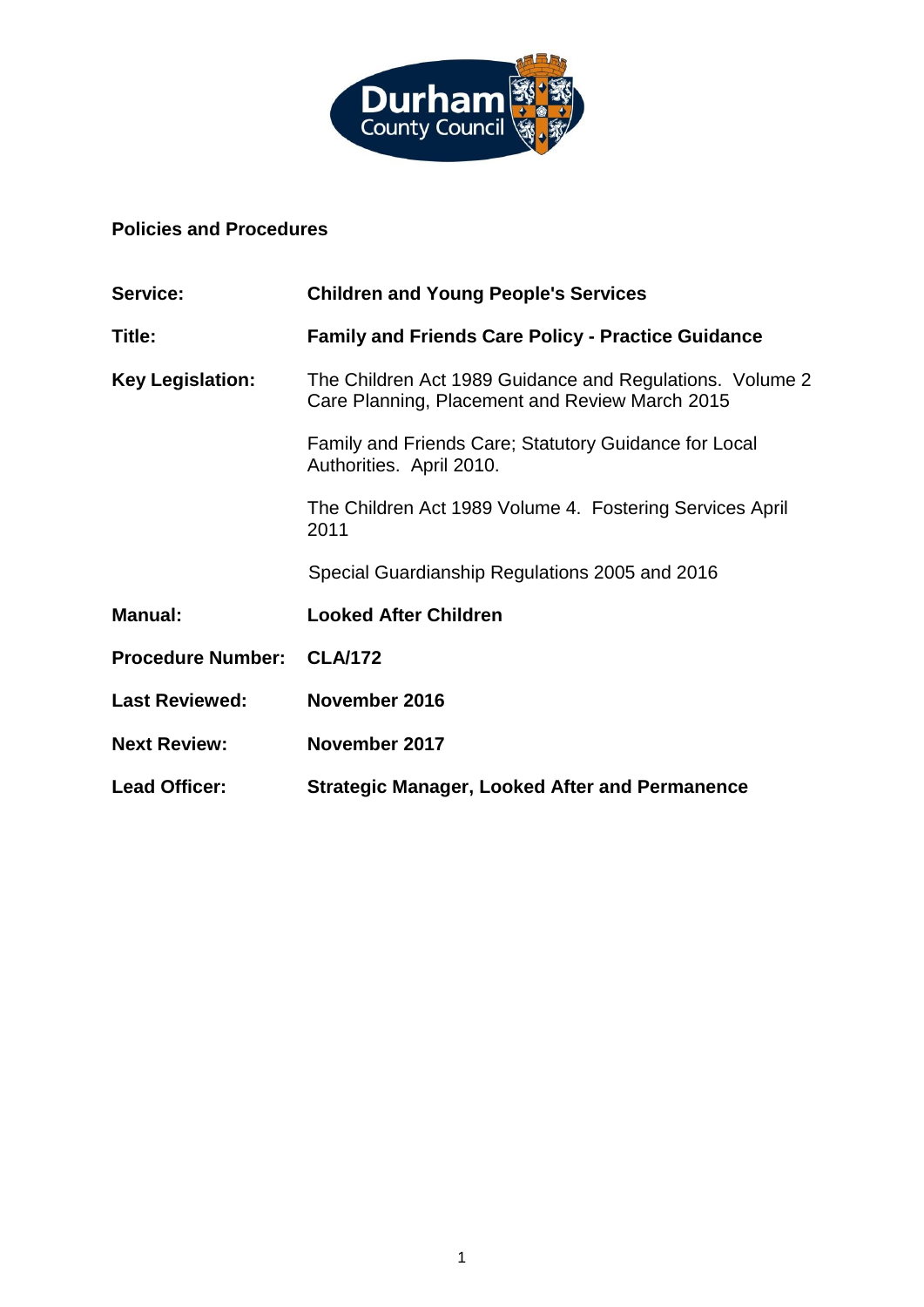## **PRATICE GUIDANCE**

## **1. Roles and Responsibilities**

1.1 There are a number of reasons why a child may live with someone other than a parent. In all cases there are legal processes and restrictions about how these arrangements are made and how much involvement or responsibility the Local Authority has in the arrangement.

## **2. Family Care (informal) Arrangement**

- 2.1 A parent may arrange for a child to live with a close relative:
	- a step parent;
	- a grandparent;
	- **•** brother;
	- sister; or
	- aunt and uncle (whether of the full blood or half blood or by affinity).
- 2.2 Who makes the arrangement this arrangement is made between the parent and the close relative and does not necessarily involve the Local Authority.
- 2.3 Who has parental responsibility the parent maintains parental responsibility and will delegate certain day to day aspects to the family or friend carer.
- 2.4 Responsibility for financial support the parent retains responsibility for financial support. The carer may apply for child benefit and child tax credits and will need to seek advice from the welfare rights service or benefits agency in respect of any entitlement to benefits.
- 2.5 If the child has been assessed as a child in need the Local Authority may provide financial support under Section 17 (6) of the Children Act 1989.
- 2.6 Local Authority responsibilities the Local Authority do not make the arrangement and social care services need not be involved.
- 2.7 Children & Young People's Services may be involved if the child has been assessed as a child in need and a child in need plan is made.
- 2.8 Support services available universal services or identified services if child has been assessed as a child in need.

## **3. Private Fostering**

- 3.1 A Private Fostering Arrangement is made privately between the parent (or person with parental responsibility) and the carer. It can be defined as:-
- 3.2 Any voluntary placement of a child under the age of 16 (or under 18 if disabled) with someone who is not a close relative for longer than 27 days will be subject to the Children (Private Arrangements for Fostering) Regulations 2005.
- 3.3 A close relative is defined in para 2.1 above.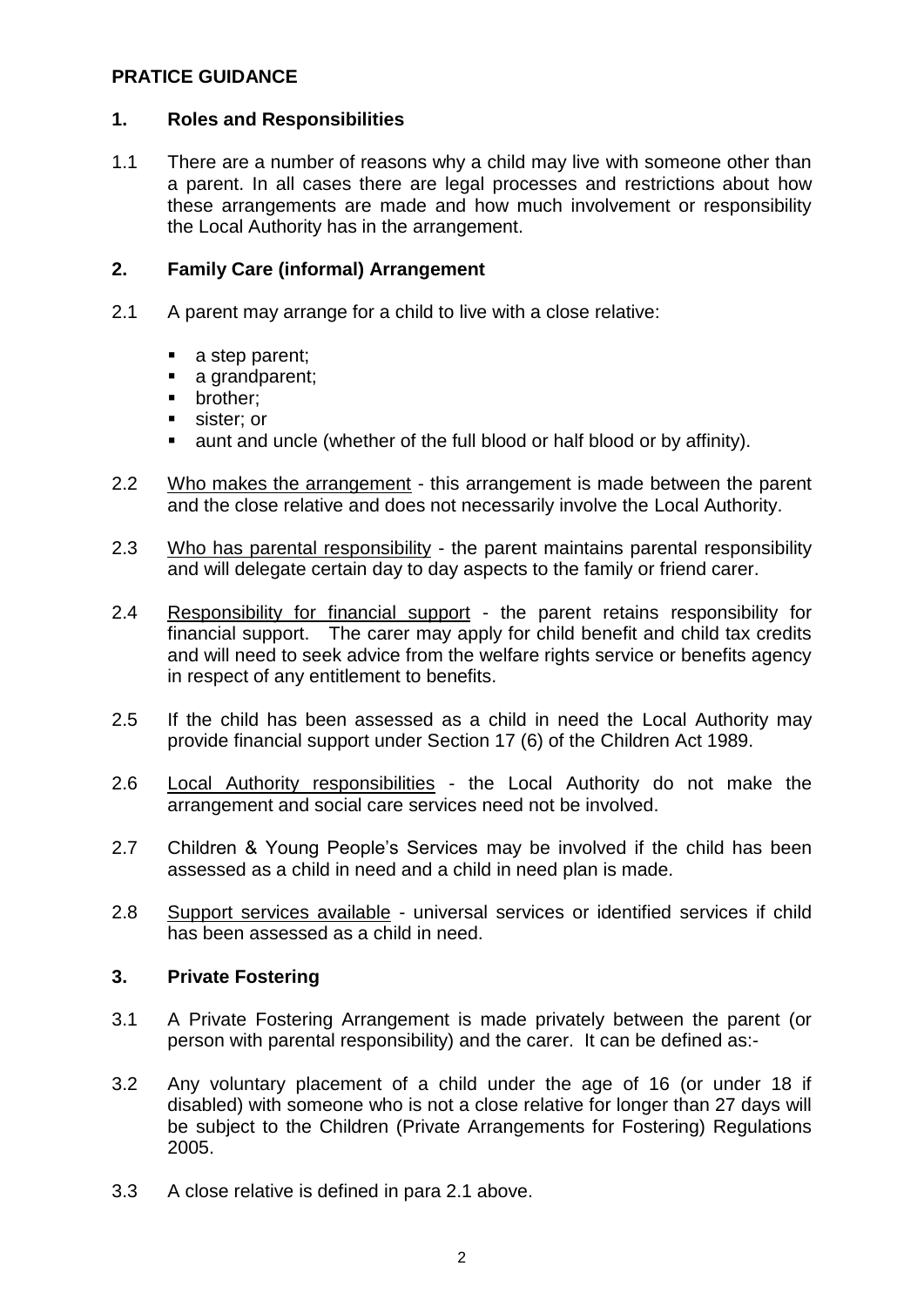- 3.4 Who makes the arrangement this arrangement is made between the parent and the private Foster Carer. These arrangements must be notified to the Local Authority by the parent/persons caring for the child.
- 3.5 Who has parental responsibility the parent maintains parental responsibility and will delegate certain day to day aspects to the private Foster Carer.
- 3.6 Responsibility for financial support the parent retains responsibility for financial support arrangements. The private Foster Carer may claim child benefit, child tax credit and working tax credit and the child may count as a member of the household for housing benefit and council tax purposes. The private Foster Carer should seek advice from the welfare rights service or benefits agency as any regular payment made by the child's parent may count as income in claims for any means tested benefits.
- 3.7 If the child has been assessed as a child in need the Local Authority may provide financial support under Section 17 (6) of the Children Act 1989.
- 3.8 Local Authority responsibilities the Local Authority does not make this arrangement and their role is to receive notification from the parent and private Foster Carer, to undertake an assessment of the private Foster Carer and ensure that the arrangement is suitable and safe and meets the needs to the child and to monitor the arrangement. The child will have a social worker. The private Foster Carer will not be given a social worker.
- 3.9 Support services available Universal services, and identified services if child has been assessed as a child in need and has a child in need plan.

## **4. Child Arrangement Order**

- 4.1 A Child Arrangement Order gives the person with the Order parental responsibility for a child under 16 years (or 18 years if the child has disabilities) and parental responsibility / decision making is then shared between the person holding the Order and the birth parents.
- 4.2 The following are able to apply to the court for a Child Arrangement Order under Section 8 of the Children Act 1989:
	- a parent:
	- a guardian;
	- a step-parent;
	- any other person who has obtained the consent of all those with parental responsibility;
	- any person who, if the child is in care, has the consent of the Local Authority;
	- any person who has obtained the permission of those who already have a child arrangement order for the child;
	- anyone who the child has lived with for at least 3 years;
	- a Local Authority foster parent if the child has lived with them for at least 1 year immediately preceding the application to court;
	- the child themselves if of an age and understanding; or
	- any other person who has a genuine interest in the child's welfare.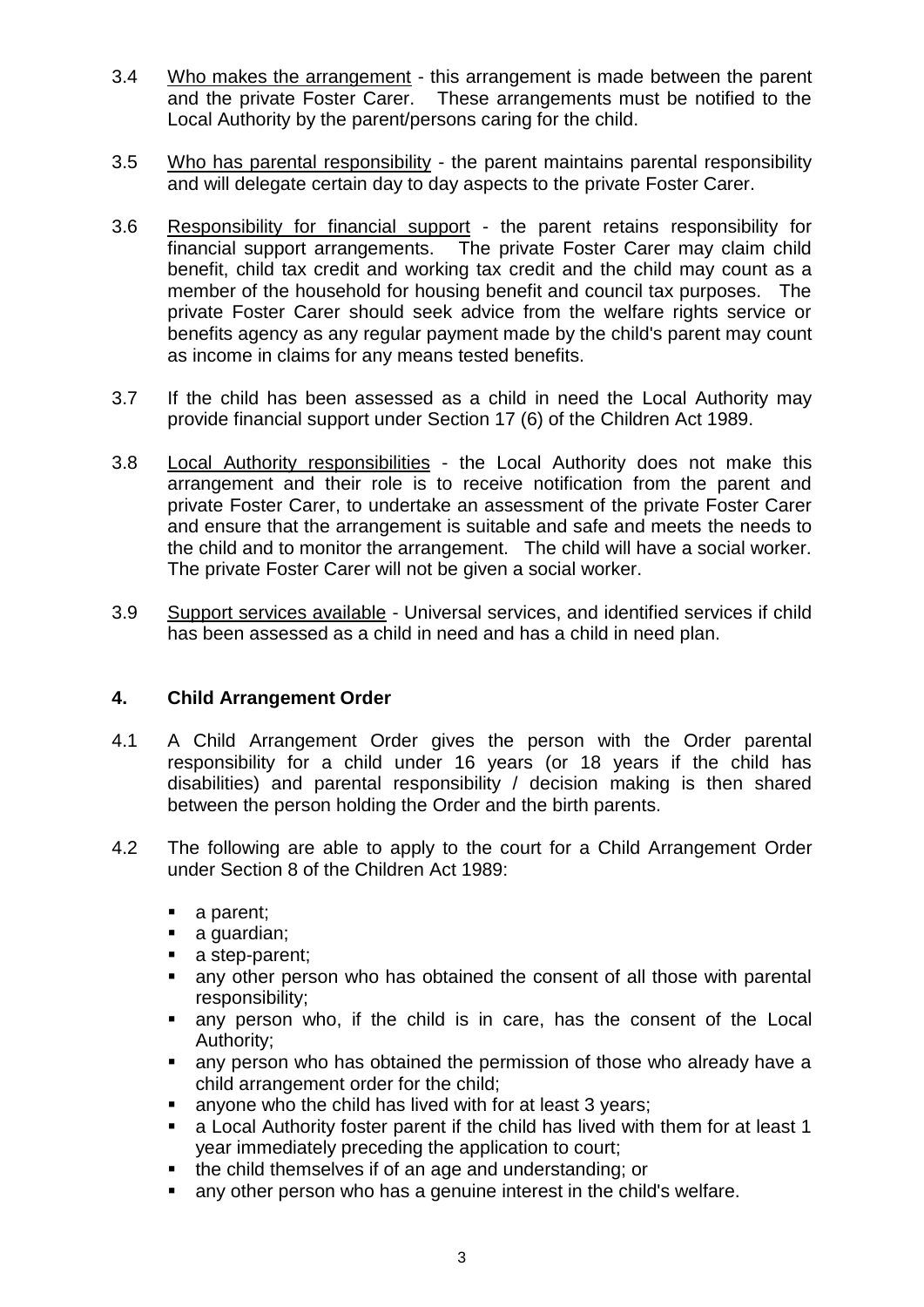- 4.3 Who makes this arrangement the above people are able to apply to a court for a Child Arrangement Order in respect of a specific child.
- 4.4 In the majority of cases the Local Authority will not have had any involvement with the child or the family or may have only had some low level involvement in offering advice and information.
- 4.5 The Local Authority may become involved at the request of the court under Section 7 of the Children Act; however the Local Authority will not have made the arrangement.
- 4.6 The Local Authority cannot apply for a Child Arrangement Order nor can they apply on someone else's behalf however; a Child Arrangement Order is one of a range of Orders that a court can make, during care proceedings.
- 4.7 For a child who is looked after by the Local Authority under a Care Order, the Care Order is extinguished when a Child Arrangement order is granted.
- 4.8 Who has parental responsibility the holder of the Child Arrangement Order shares parental responsibility with the parent, the Local Authority does not share parental responsibility.
- 4.9 Responsibility for financial support the parent is responsible for financial support arrangements. The holder of the Child Arrangement Order will be entitled to claim child benefit and child tax credit and the child will count as a member of the household for Housing Benefit and Council Tax Benefit. The holder of the Child Arrangement Order will need to seek advice from the welfare rights service or the benefits agency in respect of benefit entitlement in their own particular circumstances.
- 4.10 Under the Children Act 1989, local authorities have a discretionary power to make payments towards the cost of maintenance and accommodation of a child who is subject of a Child Arrangement Order.
- 4.11 If the child is a child in need the Local Authority may provide financial support under Section 17 (6) of the children act 1989.
- 4.12 Local Authority responsibilities the Local Authority does not have any care or decision making responsibilities in respect of the child nor is there any duty to oversee the arrangements.
- 4.13 The Local Authority is not involved in decision making in respect of the child but can offer advice, guidance and support.
- 4.14 The Local Authority will not make welfare visits or carry out reviews in respect of the child unless a Supervision Order or a Family Assistance Order is in force, or if the child has been assessed as a child in need and a child in need plan has been formulated.
- 4.15 Support service available Universal services and identified services if a child has been assessed as a child in need and has a child in need plan.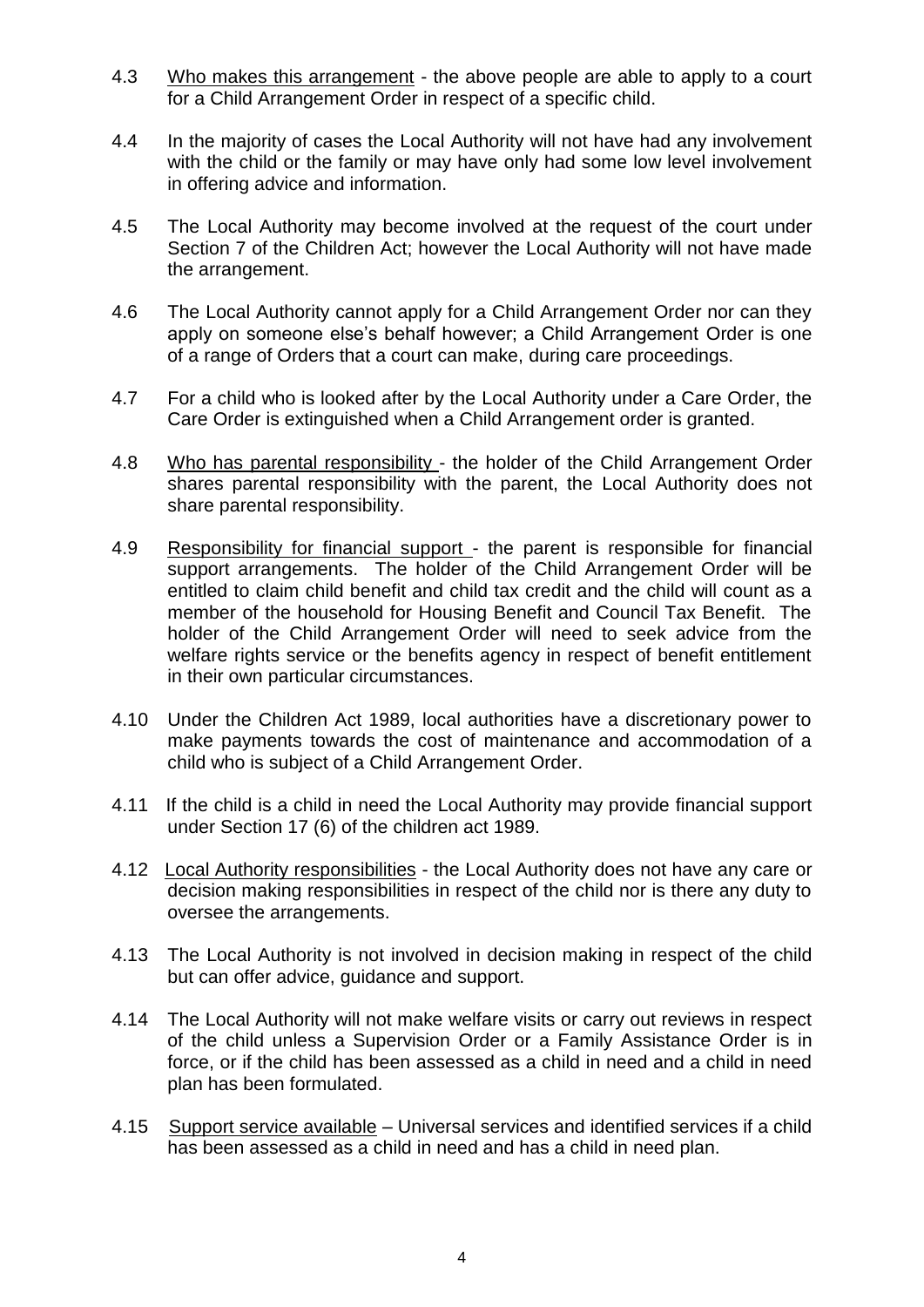# **5. Special Guardianship Orders**

- 5.1 Those that can apply for a Special Guardianship Order include:
	- Child's quardian
	- Holders of a Child Arrangement Order in respect of a child
	- Those with whom the child has lived with for 3 yrs of the preceding 5 yrs.
	- Those with consent of parents and others with parental responsibility including a Local Authority where there is a Care Order in force.
	- **EXECT** Local Authority Foster Carers can apply within one year of placement with the permission of the LA and after one year in placement with permission.
	- Those that have the leave of the court to apply.
- 5.2 Who makes the arrangement the above people can make an application to the court in relation to a specific child.
- 5.3 The Local Authority cannot apply for a Special Guardianship Order nor can they apply on an individual's behalf.
- 5.4 A court may make a Special Guardianship Order even when it has not been applied for, if any question arises about the welfare of a child within any family proceedings. The Local Authority may have in this situation, placed the child under fostering regulations or may be aware of the arrangement due to involvement with the child as a child in need. The Local Authority is required to provide a report to the court, in accordance with the Special Guardianship Regulations.
- 5.5 If the child has been looked after by the Local Authority under a Care Order, the Care Order is extinguished when a Special Guardianship Order is made.
- 5.6 Who has parental responsibility A Special Guardianship Order gives the Special Guardians parental responsibility, shared with the birth parents but allows the guardians to exercise parental responsibility to the exclusion of birth parents on most issues.
- 5.7 The Local Authority does not hold parental responsibility.
- 5.8 Responsibility for financial support the holder of the Order is responsible for financial arrangements. The special guardian can apply to the court for an Order which directs the parent to make financial contributions towards the care of the child.
- 5.9 A special guardian can ask for an assessment of their special guardianship support needs including financial support. The Local Authority must undertake this assessment if the child has been 'looked after' immediately before the making of the Special Guardianship Order.
- 5.10 If the child is a child in need the Local Authority may also provide financial support under Section 17 (6) of the Children Act 1989.
- 5.11 Local Authority responsibilities the Local Authority has responsibility for investigating and preparing a report on the applicant's suitability to be a Special Guardian and report to the court on this matter.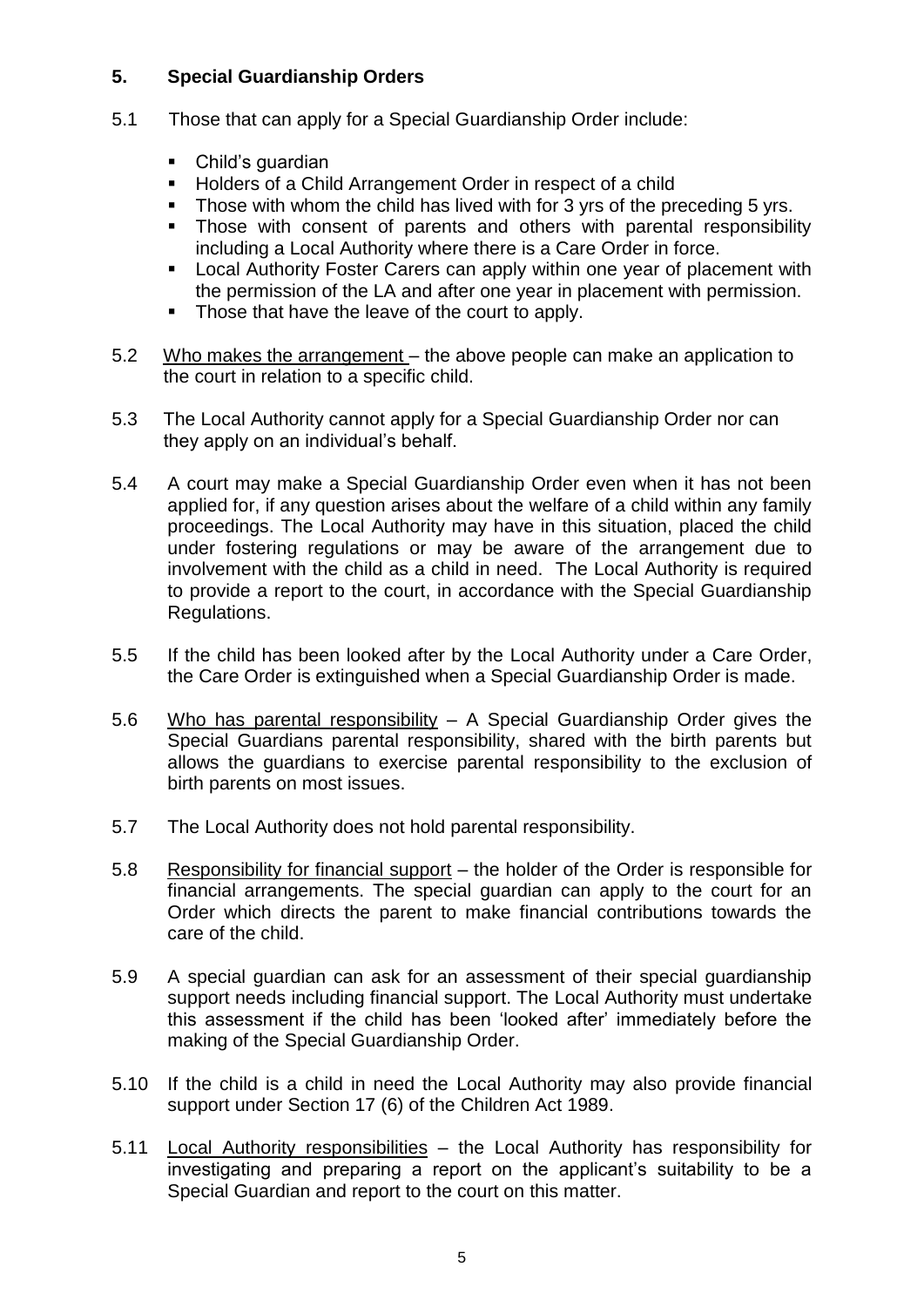- 5.12 Once a Special Guardianship Order is made the Local Authority will not make welfare visits or carry out reviews in respect of the child unless a Supervision Order is in force or if the child has been assessed as a child in need and a child in need plan has been formulated or if an assessment of special guardian support needs has indicated that a support plan needs to be in place.
- 5.13 The Local Authority is not involved in decision making in respect of the child but can offer advice, guidance and support.
- 5.14 Support services available the Local Authority is required by legislation to make arrangement for the provision of special guardianship support services.
- 5.15 The following are services prescribed by legislation as special guardianship support services:
	- counselling, advice and information;
	- financial support
	- services to enable groups of relevant children, Special Guardians, prospective Special Guardians, and parents of relevant children to discuss matters relating to Special Guardianship;
	- assistance including mediation services, in relation to arrangements for contacts between the children, their parent or relative or any other person significant to the child:
	- **EXECT:** services in relation to therapeutic needs; and
	- assistance in relation to ensuring the continuance of the relationship between child and Special Guardian including training for the special guardian or prospective special guardian to meet any special needs of the child; respite care; and mediation in relation to matters relating to special guardianship orders.
- 5.16 In order to receive these services (other than counselling, advice and information) the Local Authority **must** undertake an assessment of needs at the request of**:**
	- a relevant child (who is looked after or had been looked after immediately before the making of the Special Guardianship Order);
	- a Special Guardian or prospective Special Guardian of this child; and / or
	- a parent of such child.
- 5.17 The following people **may** be offered an assessment of their need for support services:
	- a child (where not previously looked after);
	- the Special Guardian or prospective Special Guardian of a child (not previously looked after);
	- a child of the Special Guardian (regardless whether the child subject to the Order was a looked after child or not);
	- a parent (where child is not or was not looked after); and / or
	- any person who has significant relationship with the child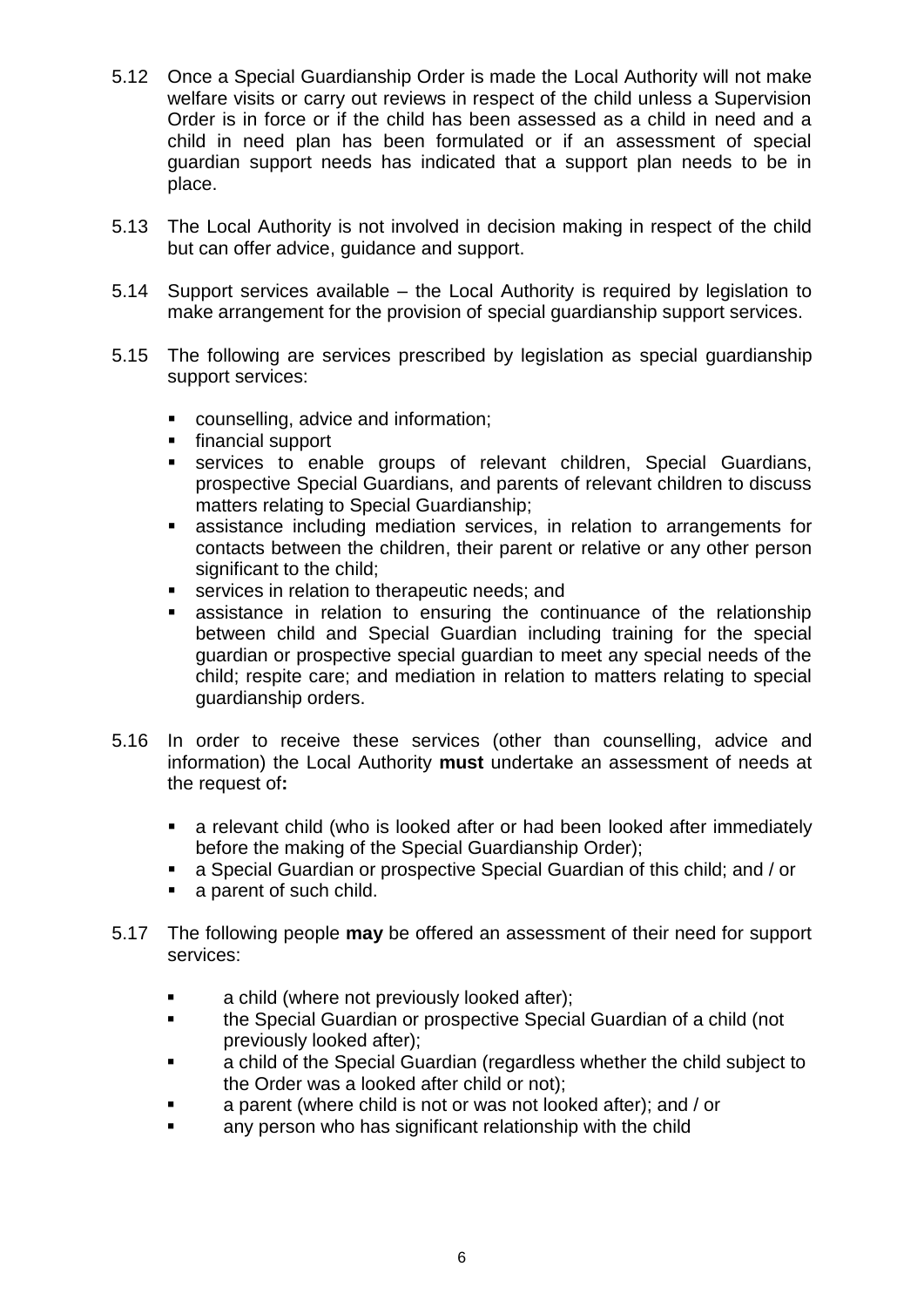5.18 The guidance advises that it is important that children who are not or were not looked after are not unfairly disadvantaged by the Local Authority approach to delivery services. It further advises that support services delivery should be incorporated into mainstream services however there will be some areas that need to be discrete services for this group of people.

## **6. Looked After Children**

- 6.1 Children looked after are children where the Local Authority have an Interim Care Order or a Care order. Or the child is provided with accommodation under s20 Children Act 1989.
- 6.2 Section 22(C) of the 1989 Act applies where a Local Authority is looking after a child. If it is not consistent with the child's welfare or it is not reasonably practicable for the Local Authority to make arrangements for the child to live with a parent, a person who has parental responsibility or who held a Child Arrangement Order immediately before a Care Order was made (s22C (3) and (4)); under s22C(5) the Local Authority has a duty to place the child in the 'placement' which in the opinion of the Local Authority, is the most appropriate placement available.
- 6.3 Section 22C(6) defines "placement" as:
	- (a) placement with an individual who is a relative, friend or other person connected with the child and who is also a Local Authority foster parent;
	- (b) placement with a Local Authority foster parent who does not fall within paragraph (a);
	- (c) placement in a children's home;
	- (d) placement in accordance with other arrangements.
- 6.4 Section 22C(7) requires a Local Authority to give preference to a placement falling within paragraph 6(a) over placements which fall within paragraph 6(b) to (d).
- 6.5 Regulation 24 of the 2010 Regulations provides a mechanism for the Local Authority to approve a connected person as a Local Authority foster parent for a temporary period not exceeding 16 weeks (known as "temporary approval") to allow the child to be placed immediately with the connected person pending full assessment of the connected person as either a Local Authority foster carer or whilst the connected person is supported to make an application to court for a Child Arrangements Order or Special Guardianship Order.
- 6.6 Who makes the arrangement? The Local Authority is responsible for making the placement. Procedures for Temporary Approval of Connected Persons as Foster Carers in Urgent Case (CCLA/140) should be followed.
- 6.7 Who has parental responsibility? If the child is looked after by virtue of the Local Authority having gained an Interim Order or a Care Order then the Local Authority shares parental responsibility with the parent. If the child is accommodated under Section 20 by agreement with the parent then only the mother has parental responsibility and father (if he holds parental responsibility).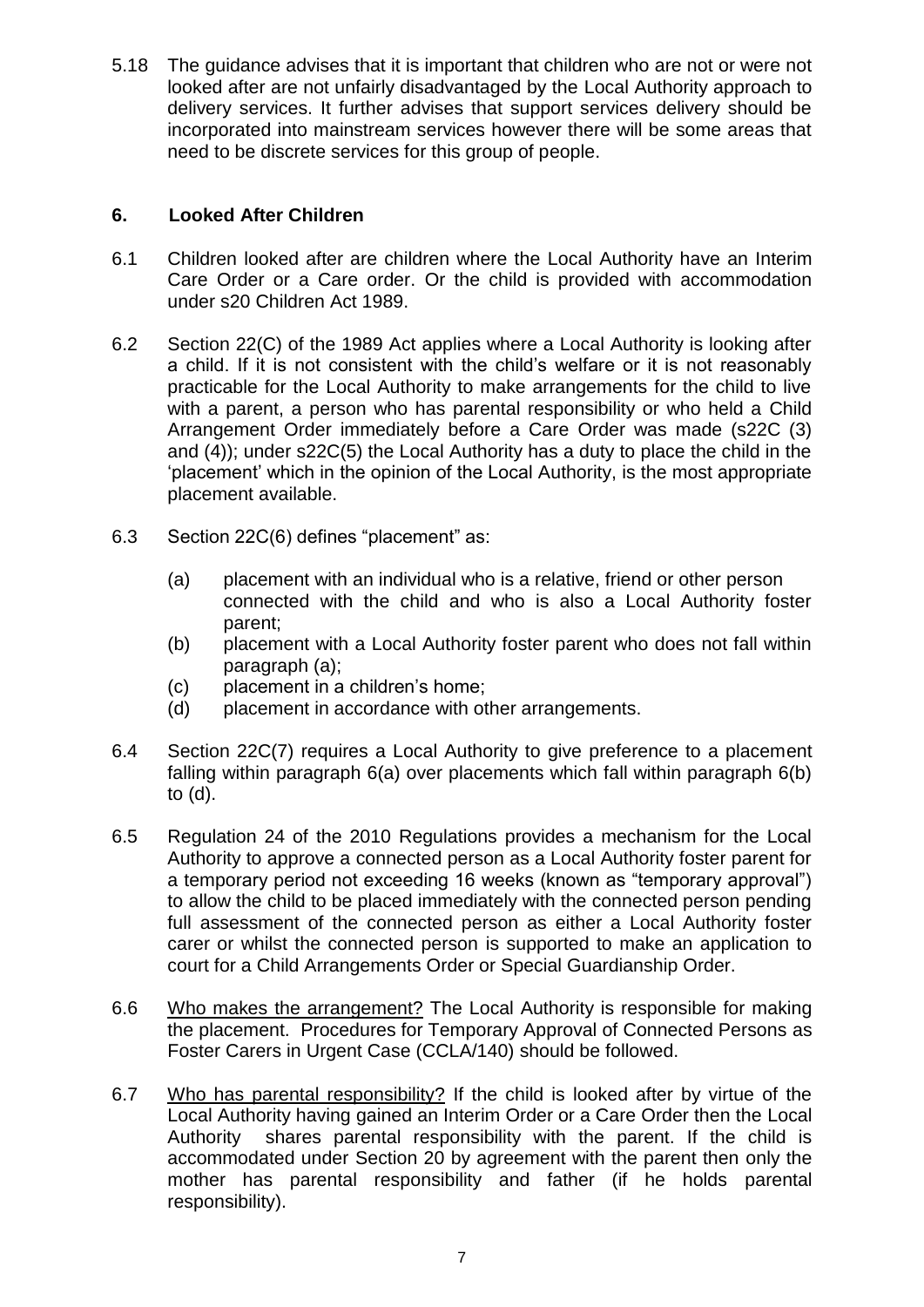- 6.8 The family and friend carer does not have parental responsibility. Day to day care and decision making responsibilities may be delegated and the detail of these agreements should be recorded appropriately following the looked after children procedures.
- 6.9 Responsibility for financial support the Local Authority is responsible for the care and accommodation of the child and as such the family and friend member is entitled to the Level 1 fostering allowances from the start of the placement.
- 6.10 The family and friend carer is not allowed to claim any benefits in respect of the child unless the child is entitled to disability living allowance.
- 6.11 Local Authority responsibilities the Local Authority have responsibilities to the child as a looked after/accommodated child and they also have responsibilities to prepare, assess, approve, train and supervise and support the Family and Friends Foster Carer.

## **7. Financial support eligibility criteria**

#### **7.1 Section 17 payments**

- 7.1.1 The following criteria will be applied when considering whether to provide financial assistance or not.
- 7.1.2 Section 17 (6) provides that the family support services provided by the Local Authority may include giving financial assistance to the family.
- 7.1.3 The following criteria apply where a child has been assessed as being a child in need and an informal arrangement has been agreed by the parent and the Family and Friends Carer and the department has decided that the child does not require to be accommodated or looked after.
- 7.1.4 The level of financial help offered should reflect the family's circumstances, depending upon what the payment is for and bearing in mind the period for which the financial help is required and other stresses on the family.
- 7.1.5 Payments under S17 must adhere to the Local Authority's financial procedures. Financial support may include:
	- a crisis (one off payment)
		- made to overcome a crisis and where it has not been possible to secure other sources of financial support available, for example from the benefits agency or charity;
	- **equipment and clothing:** 
		- to ensure that the child can live safely at home, payment made after confirmation that there are no other sources of financial support available, for example from the benefits agency or a charity;
	- **short term support:** 
		- via regular payment of an allowance;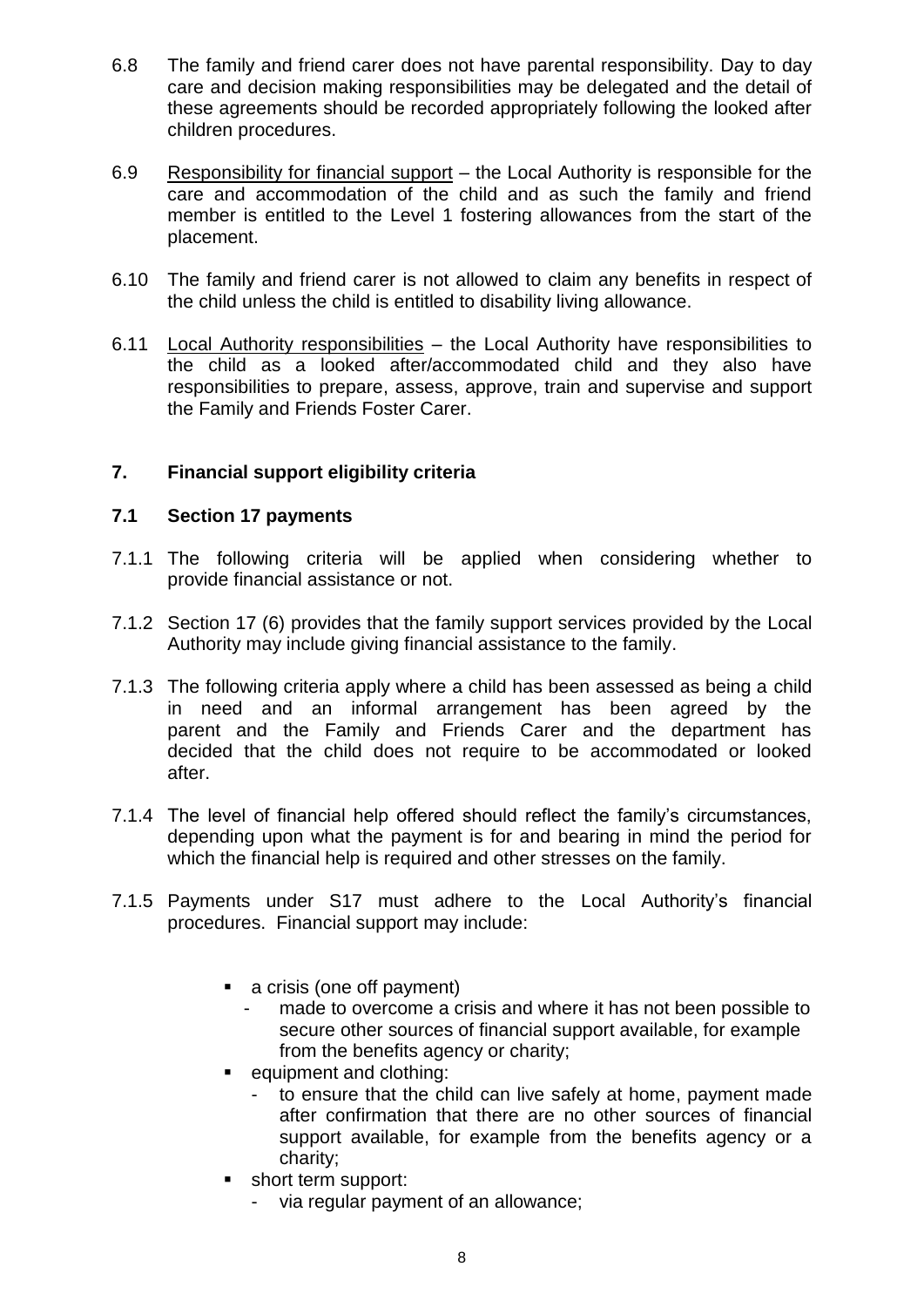- after an assessment of the 'informal' carers circumstances which takes into account their financial resources, any financial contributions from parents and entitlement to benefits; and it is evidenced that the carer needs to;
	- take unpaid leave from employment in order to care for the child;
	- take unpaid leave from employment to settle the child into his/her new situation; and
	- to take time and support to make adjustments to their own lifestyle:
- A weekly allowance up to a maximum payment that is equivalent to the dependent child rate for a couple; as defined by the Benefits and Pensions Rates;
- 7.1.6 The Finance Panel authorises payments up to an agreed limit and the Operations Manager provides further authorisation of payments within the agreed delegated spending limits.

## **7.2 Private Fostering Arrangement – where department had not been involved prior to the arrangement commencing**

7.2.1 In very exceptional circumstances there may be a need to offer financial support in arrangements where the department's only involvement has been in respect of their responsibilities under Private Fostering Regulations. In these circumstances the criteria and procedure for usual Section 17 financial support applies.

# **7.3 Child Arrangement Order allowance scheme**

7.3.1 The Local Authority has the discretion to make payments to an individual(s) caring for a child who is the subject of a Child Arrangement Order whereby a one-off payment may be made or a weekly payment made in respect of Transitional Financial Support for an identified time period. Eligibility to financial support is on the same basis as set out in Special Guardianship Allowance Scheme see Para 7.5

# **7.4 Children Looked After placed with Family and Friends Foster Carers**

- 7.4.1 Children can be placed with Family and Friends Carers once the department has made a decision that a child should be accommodated by agreement with the parent (Section 20) or by application and granting of an Interim Care Order or a Care Order (Section 31).
- 7.4.2 Children can be placed with the family and friend member who has been formally approved to care for the specific child under the Fostering Service (England) Regulations 2011 or they can be placed with a connected person under regulations 24 of the Care Planning and Case Review (England) Regulations 2010. In both cases the carers are entitled to Level 1 fostering payments.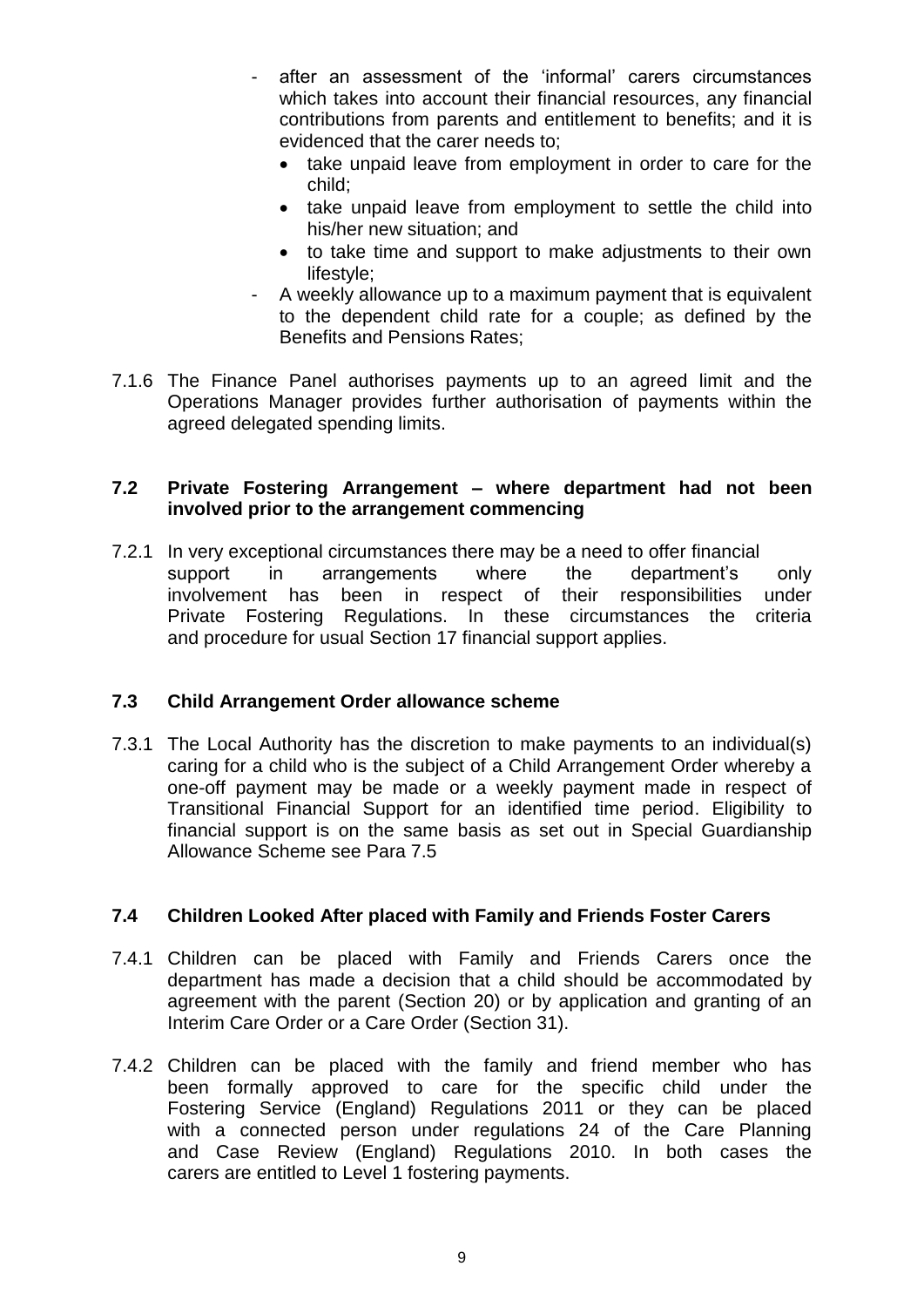Level 1 fostering payments include:

- a weekly age-related fostering allowance based on the National Minimum Fostering Allowance rates;
- a birthday allowance which is paid at the equivalent of one week's age-related fostering allowance;
- one religious festival allowance per year paid at the equivalent of one week's age-related fostering allowance
- one payment in May each year for children who are to be in placement during the school summer holiday break. This payment is paid at the equivalent of two weeks age-related fostering allowance;
- **a** clothing allowance paid at the carers request every 6 months. Paid at the discretion of the Team Manager;
- a clothing allowance paid at the carers request every 6 months. Paid at the discretion of the Team Manager
- mileage can be paid in accordance with fostering rates.
- 7.4.3 Payments will be paid from the start of the placement once a decision to accommodate has been agreed and the Agency Decision Maker has given temporary approval.

## **7.5 Special Guardianship Allowance Scheme**

7.5.1 The Local Authority has the discretion to make payments to an individual(s) caring for a child who is the subject of a Special Guardianship Order whereby a one-off payment may be made or a weekly payment made in respect of Transitional Financial Support for an identified time period, as set out in the Local Authority policy and procedures. The Children Act 1989 and the Special Guardianship Regulations 2005 (Amendment Regulations 2016) provide the framework for payment of this financial support.

## 7.5.2 Access to Benefits

Prior to any application for financial support in relation to Special Guardianship, the Carer must first maximise income in respect of accessing eligible benefits including Child Benefit, Tax Credits, etc.

## 7.5.3 Means-Tested Allowance

Where a financial assessment is required this will be based upon the Department of Education 'Financial Assessment Model' and a Carer(s) will be asked to provide documentary evidence to confirm all income and expenditure.

## 7.5.4 Notification of Entitlement

A Carer(s) must sign the Local Authority 'Terms & Conditions' Agreement before any financial support will be paid. A 'Notification of Entitlement' letter will be sent to the Carer(s) to confirm the level of Transitional Financial Support payable, the date payment will commence/cease and the method of payment